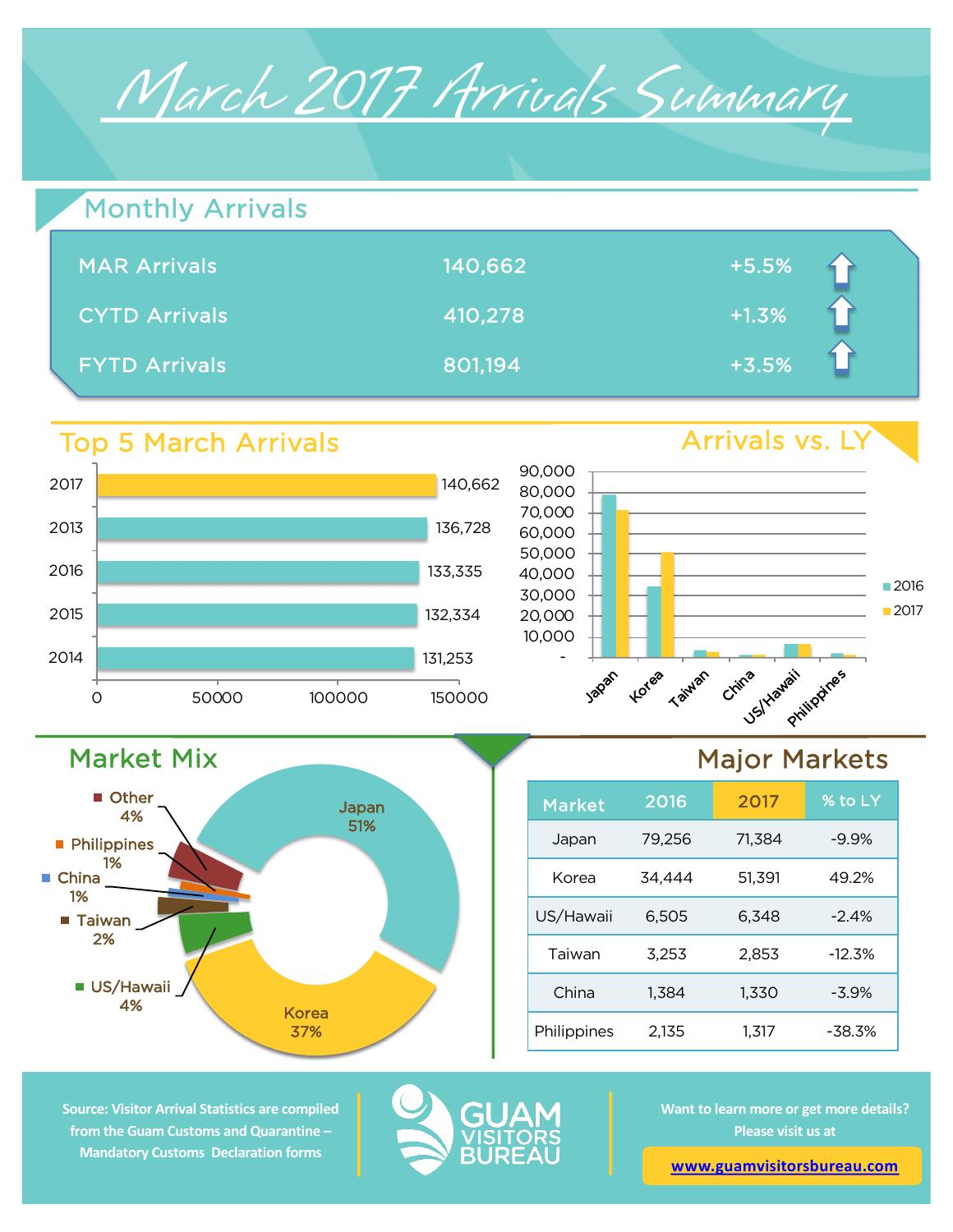### **Visitor Arrival Summary March 2017**



|                                        | <b>Mar-16</b> | <b>Mar-17</b> | % from LY |
|----------------------------------------|---------------|---------------|-----------|
| Civilian Air Arrivals <sup>a</sup>     | 130.535       | 139.113       | 6.6%      |
| Civilian Sea Arrivals <sup>a</sup>     | 699           | 42            | $-94.0%$  |
| Armed Forces Air Arrivals <sup>a</sup> | 1.555         | 1.507         | $-3.1%$   |
| Armed Forces Sea Arrivals <sup>a</sup> | 546           | Ω             |           |
| <b>TOTAL VISITOR ARRIVALS</b>          | 133.335       | 140.662       | 5.5%      |

| <b>ORIGIN OF AIR ARRIVALS (Civilian &amp; Armed Forces)</b> | <b>Mar-16</b>  | <b>Mar-17</b>  | % from LY         |
|-------------------------------------------------------------|----------------|----------------|-------------------|
| <b>JAPAN</b>                                                | 79,256         | 71,384         | $-9.9%$           |
| Kanto (Tokyo)                                               | 37,530         | 34,617         | $-7.8%$           |
| Chubu (Nagoya)                                              | 10,168         | 11,502         | 13.1%             |
| Kinki (Osaka)                                               | 17,068         | 13,095         | $-23.3%$          |
| Koshinetsu                                                  | 1,719          | 1,685          | $-2.0%$           |
| Hokuriku                                                    | 1,289          | 1,137          | $-11.8%$          |
| Tohoku                                                      | 2,609          | 2,256          | $-13.5%$          |
| Kyushu                                                      | 3,974          | 2,790          | $-29.8%$          |
| Chugoku                                                     | 2,076          | 1,681          | $-19.0%$          |
| Hokkaido                                                    | 1,212          | 1,406          | 16.0%             |
| Shikoku                                                     | 955            | 718            | $-24.8%$          |
| Okinawa/Miya                                                | 352            | 251            | $-28.7%$          |
| Other                                                       | 304            | 246            | $-19.1%$          |
| <b>KOREA</b>                                                | 34,444         | 51,391         | 49.2%             |
| Seoul                                                       | 13,296         | 17,245         | 29.7%             |
| Incheon                                                     | 2,488          | 3,300          | 32.6%             |
| Chungbuk                                                    | 586            | 934            | 59.4%             |
| Chungnam                                                    | 1,398          | 2,041          | 46.0%             |
| Gangwon                                                     | 419            | 598            | 42.7%             |
| Jeonbuk                                                     | 421            | 1,092          | 159.4%            |
| Gyeonbuk                                                    | 1,277          | 2,361          | 84.9%             |
| Gyeonggi                                                    | 7,898          | 10,754         | 36.2%             |
| Jeonnam                                                     | 767            | 1.416          | 84.6%             |
| Gyeongnam                                                   | 4,600          | 9,375          | 103.8%            |
| Other                                                       | 1,294          | 2,275          | 75.8%             |
| <b>TAIWAN</b>                                               | 3,253          | 2,853          | $-12.3%$          |
| Taipei                                                      | 1,394          | 1,253          | $-10.1%$          |
| Kaohsiung                                                   | 312            | 213            | $-31.7%$          |
| Taichung                                                    | 1,021          | 540            | $-47.1%$          |
| Taoyuan, Miaoli, Hsinehu                                    | 360            | 590            | 63.9%             |
| Other                                                       | 166            | 257            | 54.8%             |
| <b>CHINA</b>                                                | 1,384          | 1,330          | $-3.9%$           |
| <b>Beijing</b>                                              | 112            | 177            | 58.0%             |
| Shanghai                                                    | 541            | 440            | $-18.7%$          |
| Guangzhou                                                   | 131            | 89             | $-32.1%$          |
| Other                                                       | 600            | 624            | 4.0%              |
| <b>U.S. MAINLAND</b>                                        | 5,188          | 5,090          | $-1.9%$           |
| <b>HAWAII</b>                                               | 1,317          | 1,258          | -4.5%             |
| <b>CNMI</b>                                                 | 1,490          | 1,537          | 3.2%              |
| <b>PALAU</b>                                                | 427            | 257            | $-39.8%$          |
| <b>FSM</b><br><b>RMI</b>                                    | 1,034          | 810            | $-21.7%$          |
| <b>PHILIPPINES</b>                                          | 120            | 114            | $-5.0%$           |
| <b>AUSTRALIA</b>                                            | 2,135<br>145   | 1,317<br>164   | $-38.3%$<br>13.1% |
| <b>CANADA</b>                                               | 131            | 123            | $-6.1%$           |
| <b>EUROPE</b>                                               | 186            | 189            | 7.6%              |
| <b>HONG KONG</b>                                            | 944            | 1,924          | 103.8%            |
| <b>THAILAND</b>                                             | 30             | 20             | $-33.3%$          |
| <b>VIETNAM</b>                                              | 4              | 7              | 75.0%             |
| <b>RUSSIA</b>                                               | 191            | 374            | 95.8%             |
| OTHER/UNKNOWN                                               | 411            | 478            | 16.3%             |
|                                                             |                |                |                   |
| <b>VISITOR INDUSTRY STATISTICS</b>                          |                |                |                   |
| <b>Hotel Occupancy Taxes<sup>c</sup></b>                    | \$4,001,281.54 | \$4,216,613.62 | 5.4%              |
| Weighted Hotel Occupancy Rate <sup>d</sup>                  | 76.9%          | 88.0%          | 14.4%             |
| Weighted Hotel Room Rate <sup>d</sup>                       | \$191.52       | \$199.87       | 4.4%              |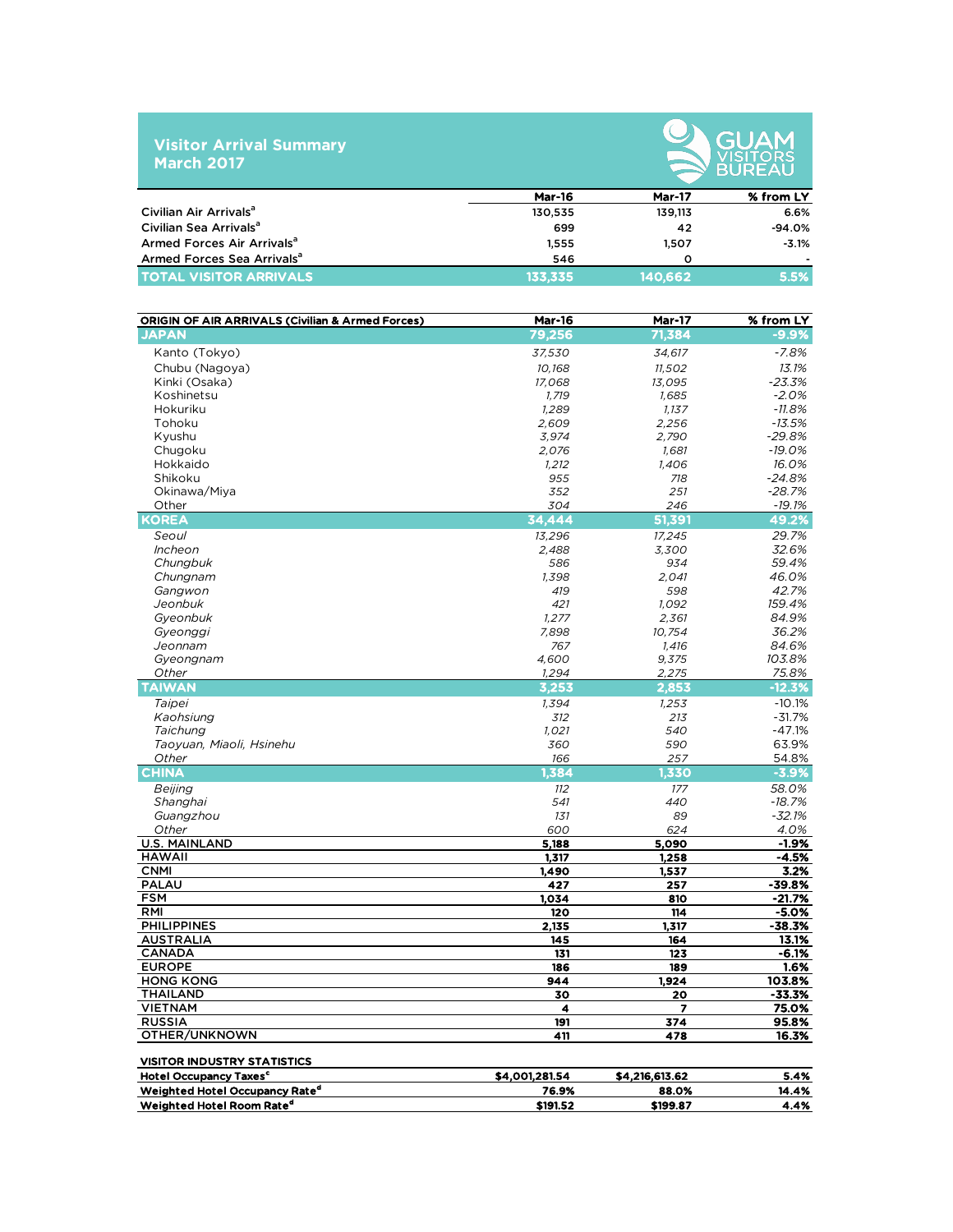### **Guam Visitors Bureau March 2017 Visitor Arrival Summary Calendar Year-to-Date 2016/17 • Fiscal Year-to-Date 2016/17**



|                                | <b>CYTD 2016</b><br>(Jan - Mar '16) | <b>CYTD 2017</b><br>(Jan - Mar '17) | $%$ from LY | <b>FYTD 2016</b><br>(Oct - Mar '16) | <b>FYTD 2017</b><br>(Oct - Mar '17) | % from LY |
|--------------------------------|-------------------------------------|-------------------------------------|-------------|-------------------------------------|-------------------------------------|-----------|
| Air Arrivals <sup>a</sup>      | 396.275                             | 400.994                             | $1.2\%$     | 760.504                             | 790,406                             | 3.9%      |
| Sea Arrivals <sup>a</sup>      | 8.651                               | 9.284                               | 7.3%        | 10.885                              | 10.788                              | $-0.9%$   |
| <b>TOTAL VISITOR ARRIVALS.</b> | 404.926                             | 410.278                             | .3%         | 771.389                             | 801.194                             | $3.9\%$   |

| <b>ORIGIN OF AIR ARRIVALS (Civilian &amp; Armed Forces)</b> | <b>CYTD 2016</b><br>(Jan - Mar '16) | <b>CYTD 2017</b><br>(Jan - Mar '17) | $%$ from LY | <b>FYTD 2016</b><br>(Oct - Mar '16) | <b>FYTD 2017</b><br>(Oct - Mar '17) | % from LY |
|-------------------------------------------------------------|-------------------------------------|-------------------------------------|-------------|-------------------------------------|-------------------------------------|-----------|
| <b>JAPAN</b>                                                | 213,768                             | <u>182,779</u>                      | $-14.5%$    | 402.434                             | 364,368                             | $-9.5%$   |
| Kanto (Tokyo)                                               | 99.619                              | 89,896                              | $-9.8%$     | 191.004                             | 178,849                             | $-6.4%$   |
| Chubu (Nagoya)                                              | 28,269                              | 24,790                              | $-12.3%$    | 53,066                              | 45,718                              | $-13.8%$  |
| Kinki (Osaka)                                               | 46,932                              | 33,604                              | $-28.4%$    | 86,275                              | 71,541                              | $-17.1%$  |
| Koshinetsu                                                  | 4,986                               | 4,585                               | $-8.0%$     | 9,605                               | 9,486                               | $-1.2%$   |
| Hokuriku                                                    | 3,278                               | 2,884                               | $-12.0%$    | 5,762                               | 5,234                               | $-9.2%$   |
| Tohoku                                                      | 7,615                               | 6,415                               | $-15.8%$    | 14,163                              | 12,968                              | $-8.4%$   |
| Kyushu                                                      | 8,934                               | 7,417                               | $-17.0%$    | 16,083                              | 14,936                              | $-7.1%$   |
| Chugoku                                                     | 5.145                               | 4,491                               | $-12.7%$    | 10,399                              | 9.575                               | $-7.9%$   |
| Hokkaido                                                    | 4,366                               | 4,811                               | 10.2%       | 7,450                               | 8,464                               | 13.6%     |
| Shikoku                                                     | 2,557                               | 1,961                               | $-23.3%$    | 5,077                               | 4,236                               | $-16.6%$  |
| Okinawa/Miya                                                | 1,387                               | 1,291                               | $-6.9%$     | 2,226                               | 2,193                               | $-1.5%$   |
| Other                                                       | 680                                 | 634                                 | $-6.8%$     | 1,324                               | 1,168                               | $-11.8%$  |
| KOREA                                                       | 124.879                             | 158,915                             | 27.3%       | 251.354                             | 310.917                             | 23.7%     |
| Seoul                                                       | 48,949                              | 53,171                              | 8.6%        | 100,087                             | 105,238                             | 5.1%      |
| Incheon                                                     | 7,847                               | 9,083                               | 15.8%       | 15,699                              | 18,049                              | 15.0%     |
| Chungbuk                                                    | 2,420                               | 3,105                               | 28.3%       | 4,691                               | 5,703                               | 21.6%     |
| Chungnam                                                    | 5,358                               | 6,638                               | 23.9%       | 10,313                              | 12,693                              | 23.1%     |
| Gangwon                                                     | 1,757                               | 2,511                               | 42.9%       | 3,346                               | 4,457                               | 33.2%     |
| Jeonbuk                                                     | 2,009                               | 3,056                               | 52.1%       | 3,764                               | 5,566                               | 47.9%     |
| Gyeonbuk                                                    | 5,125                               | 8,348                               | 62.9%       | 10,345                              | 16,022                              | 54.9%     |
| Gyeonggi                                                    | 27,561                              | 32,161                              | 16.7%       | 55,134                              | 64,381                              | 16.8%     |
| Jeonnam                                                     | 3,244                               | 4,744                               | 46.2%       | 6,018                               | 8,752                               | 45.4%     |
| Gyeongnam                                                   | 15,233                              | 28,051                              | 84.1%       | 31,819                              | 55,344                              | 73.9%     |
| Other                                                       | 5,376                               | 8.047                               | 49.7%       | 10,138                              | 14,712                              | 45.1%     |
| <b>TAIWAN</b>                                               | 11.724                              | 10.311                              | $-12.1%$    | 20,750                              | 20.032                              | $-3.5%$   |
| Taipei                                                      | 6,206                               | 5,573                               | $-10.2%$    | 11,270                              | 10,941                              | $-2.9%$   |
| Kaohsiung                                                   | 838                                 | 751                                 | $-10.4%$    | 1,438                               | 1,617                               | 12.4%     |
| Taichung                                                    | 2,511                               | 1,846                               | $-26.5%$    | 4,090                               | 3,380                               | $-17.4%$  |
| Taoyuan, Miaoli, Hsinehu                                    | 1,431                               | 1,358                               | $-5.1%$     | 2,642                               | 2,659                               | 0.6%      |
| Other                                                       | 738                                 | 783                                 | 6.1%        | 1,310                               | 1,435                               | 9.5%      |
| <b>CHINA</b>                                                | 9,902                               | 7,827                               | $-21.0%$    | 14,547                              | 13,214                              | $-9.2%$   |
| Beijing                                                     | 2,015                               | 1,657                               | $-17.8%$    | 2,941                               | 2,595                               | $-11.8%$  |
| Shanghai                                                    | 2,728                               | 2,408                               | $-11.7%$    | 4,022                               | 4,130                               | 2.7%      |
| Guangzhou                                                   | 708                                 | 689                                 | $-2.7%$     | 1,100                               | 1,241                               | 12.8%     |
| Other                                                       | 4.451                               | 3.073                               | $-31.0%$    | 6,484                               | 5,248                               | $-19.1%$  |
| <b>U.S. MAINLAND</b>                                        | 15,412                              | 16,423                              | 6.6%        | 29,131                              | 30,629                              | 5.1%      |
| <b>HAWAII</b>                                               | 3,715                               | 3,672                               | $-1.2%$     | 6,923                               | 7,372                               | 6.5%      |
| <b>CNMI</b>                                                 | 3,812                               | 4,005                               | 5.1%        | 7,885                               | 8,267                               | 4.8%      |
| PALAU                                                       | 906                                 | 696                                 | $-23.2%$    | 2,280                               | 1,834                               | $-19.6%$  |
| <b>FSM</b>                                                  | 2,422                               | 2,238                               | $-7.6%$     | 5,156                               | 5,065                               | $-1.8%$   |
| RMI                                                         | 258                                 | 250                                 | $-3.1%$     | 490                                 | 555                                 | 13.3%     |
| <b>PHILIPPINES</b>                                          | 3,741                               | 3,837                               | 2.6%        | 7,815                               | 10,859                              | 39.0%     |
| <b>AUSTRALIA</b>                                            | 743                                 | 853                                 | 14.8%       | 1,230                               | 1,279                               | 4.0%      |
| <b>CANADA</b>                                               | 279                                 | 310                                 | 11.1%       | 505                                 | 566                                 | 12.1%     |
| <b>EUROPE</b>                                               | 502                                 | 625                                 | 24.5%       | 1,076                               | 1,198                               | 11.3%     |
| <b>HONG KONG</b>                                            | 2,155                               | 5,746                               | 166.6%      | 4,674                               | 9,245                               | 97.8%     |
| <b>THAILAND</b>                                             | 112                                 | 113                                 | 0.9%        | 227                                 | 216                                 | $-4.8%$   |
| <b>VIETNAM</b>                                              | 52                                  | 45                                  | $-13.5%$    | 95                                  | 75                                  | $-21.1%$  |
| <b>RUSSIA</b>                                               | 752                                 | 1,023                               | 36.0%       | 1,599                               | 1,970                               | 23.2%     |
| OTHER/UNKNOWN                                               | 1.141                               | 1,326                               | 16.2%       | 2,333                               | 2,745                               | 17.7%     |

#### VISITOR INDUSTRY STATISTICS

| <b>Hotel Occupancy</b><br>v Taxes'         | 4.411.27<br>\$11,844 | \$12,817,373.94 | 8.2% | \$20,880,210.90 | \$22,917,981.42 | 9.8%  |
|--------------------------------------------|----------------------|-----------------|------|-----------------|-----------------|-------|
| Weighted Hotel Occupancy Rate <sup>d</sup> | 81.6%                | 88.8%           | 8.8% | 77.3%           | 87.2%           | 12.8% |
| Weighted Hotel Room Rate <sup>d</sup>      | \$207.32             | \$216.70        | 4.5% | \$199.49        | \$206.19        | 3.4%  |

Note: CYTD is Calendar Year-to-Date and FYTD is Fiscal Year-to-Date. 2016/17 visitor arrivals may exclude Armed Forces sea arrival statistics and may not be comparable to figures last year. Visitor statistics will be updated once the data is made available. Armed Forces sea arrivals exclude HP (home ported) or MSC (military sea command) personnel. Source: <sup>a</sup>Civilian air & sea arrivals. Customs Declaration Forms, Customs & Quarantine Agency. Processed by the Guam Visitors Bureau. Sources: 『Japan Guam Travel Association, <sup>C</sup>Hotel Occupancy Tax collections are unaudited. Department of Administration, STR Global (Hotel Occupancy and ADR Report)